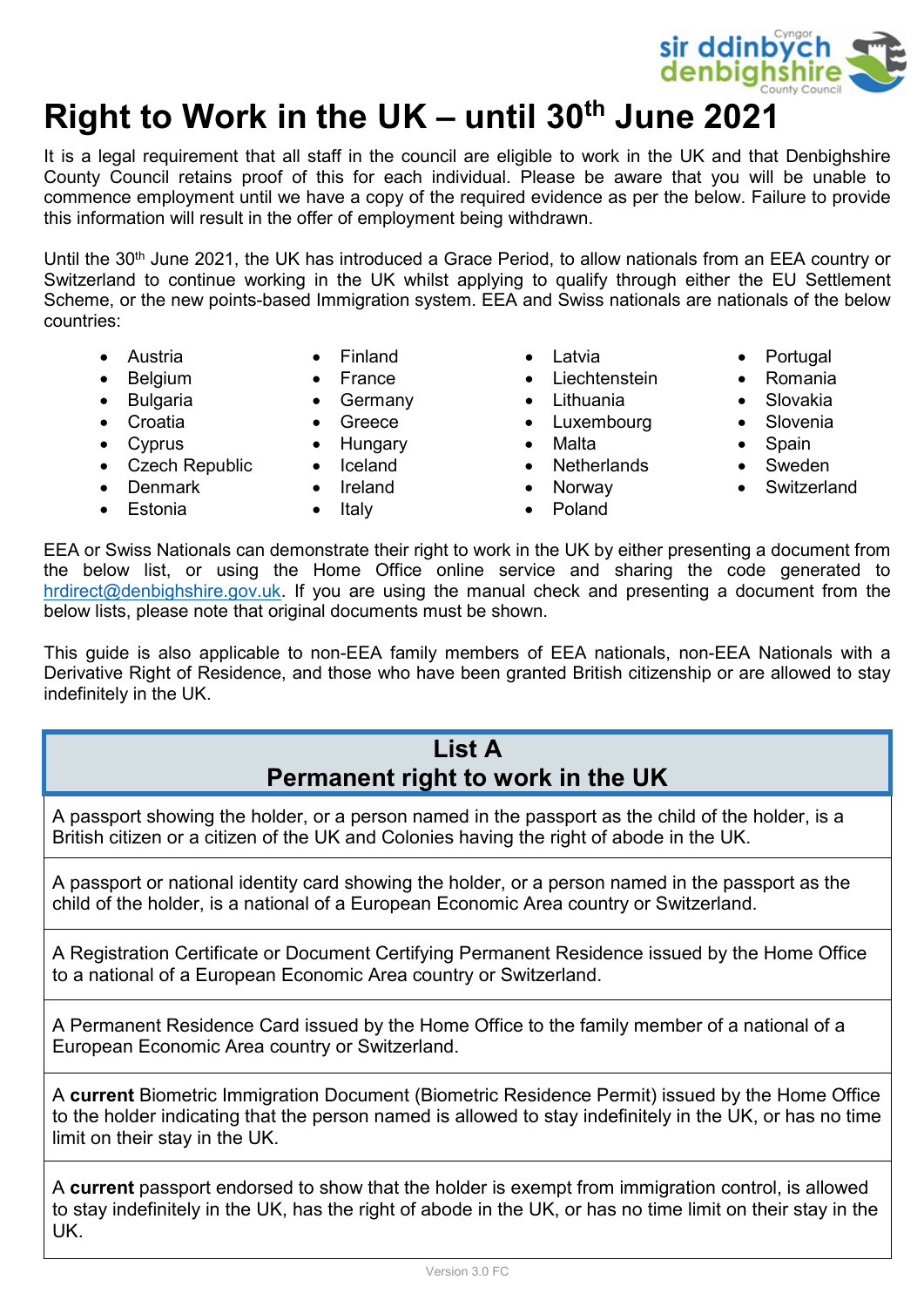

A **current** Immigration Status Document issued by the Home Office to the holder with an endorsement indicating that the named person is allowed to stay indefinitely in the UK or has no time limit on their stay in the UK, **together with** an official document giving the person's permanent National Insurance number and their name issued by a Government agency or a previous employer.

A birth or adoption certificate issued in the UK**, together with** an official document giving the person's permanent National Insurance number and their name issued by a Government agency or a previous employer.

A birth (short or long) or adoption certificate issued in the Channel Islands, the Isle of Man or Ireland, **together with** an official document giving the person's permanent National Insurance number and their name issued by a Government agency or a previous employer.

A certificate of registration or naturalisation as a British citizen, **together with** an official document giving the person's permanent National Insurance number and their name issued by a Government agency or a previous employer.

#### **List B Temporary right to work in the UK (until the expiry date of leave)**

A **current** passport endorsed to show that the holder is allowed to stay in the UK and is currently allowed to do the type of work in question.

A **current** Biometric Immigration Document (Biometric Residence Permit) issued by the Home Office to the holder which indicates that the named person can currently stay in the UK and is allowed to do the work in question.

A **current** Residence Card (including an Accession Residence Card or a Derivative Residence Card) issued by the Home Office to a non-European Economic Area national who is a family member of a national of a European Economic Area country or Switzerland or who has a derivative right of residence.

A **current** Immigration Status Document containing a photograph issued by the Home Office to the holder with a valid endorsement indicating that the named person may stay in the UK, and is allowed to do the type of work in question, **together with** an official document giving the person's permanent National Insurance number and their name issued by a Government agency or a previous employer.

## **List B Temporary right to work in the UK (lasts for 6 months)**

A Certificate of Application issued by the Home Office under regulation 18(3) or 20(2) of the Immigration (European Economic Area) Regulations 2016, to a family member of a national of a European Economic Area country or Switzerland stating that the holder is permitted to take employment which is less than 6 months old together with a Positive Verification Notice from the Home Office Employer Checking Service.

An Application Registration Card issued by the Home Office stating that the holder is permitted to take the employment in question, together with a Positive Verification Notice from the Home Office Employer Checking Service.